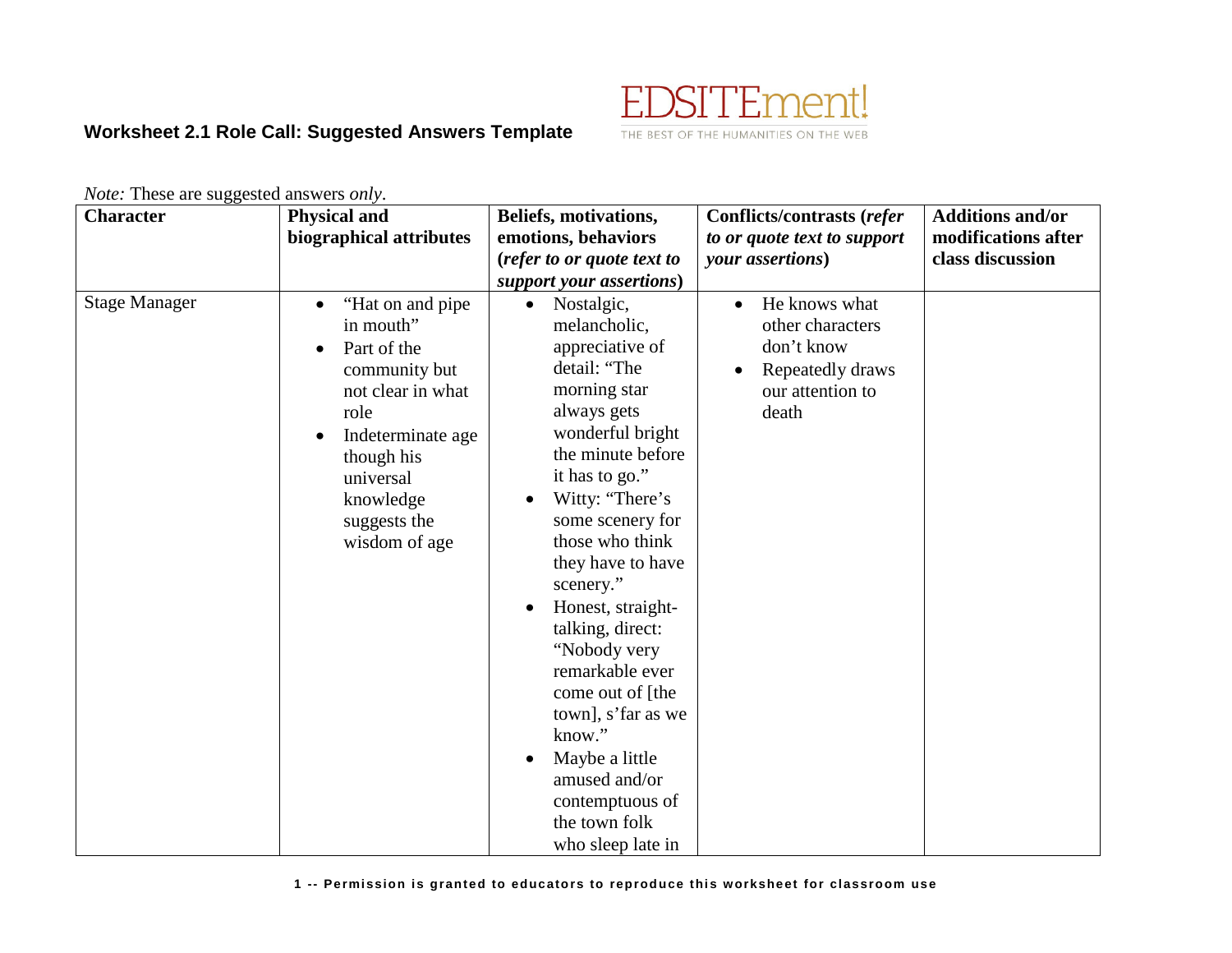|            |                       | contrast to the<br>farmers who are<br>up with the light<br>Sorrowful<br>$\bullet$<br>sometimes (e.g.,<br>when he tells us<br>about Joe dying<br>in the war), but<br>not sentimental                                                                                                                                                                                                                                                                                            |                                                                                                                                                                                                                                                                                                                                                                                                           |  |
|------------|-----------------------|--------------------------------------------------------------------------------------------------------------------------------------------------------------------------------------------------------------------------------------------------------------------------------------------------------------------------------------------------------------------------------------------------------------------------------------------------------------------------------|-----------------------------------------------------------------------------------------------------------------------------------------------------------------------------------------------------------------------------------------------------------------------------------------------------------------------------------------------------------------------------------------------------------|--|
| Emily Webb | About 16<br>$\bullet$ | Youthfully<br>$\bullet$<br>confident, good<br>student ("I'm<br>both [healthy and<br>bright], Mama:<br>you know I am.<br>I'm the brightest<br>girl in school for<br>my age. I have a<br>wonderful<br>memory.")<br>But also a little<br>$\bullet$<br>insecure ("I go to<br>school dressed<br>like a sick<br>turkey.")<br>Has fantasies of<br>being "a lady of<br>startling<br>elegance"<br>Confidence<br>again: of her<br>speech in class,<br>"It was like silk<br>off a spool." | Confidence may be<br>$\bullet$<br>excessive<br>Youthful energy<br>may abate<br>To her father: "I<br>just don't listen to<br>you."<br>When her mother is<br>asking about<br>George, Emily talks<br>about school<br>instead—seems<br>more focused on<br>and interested in the<br>latter.<br>Concerned about<br>whether she's<br>pretty.<br>"Oh, Mama, you<br>never tell us the<br>truth about<br>anything." |  |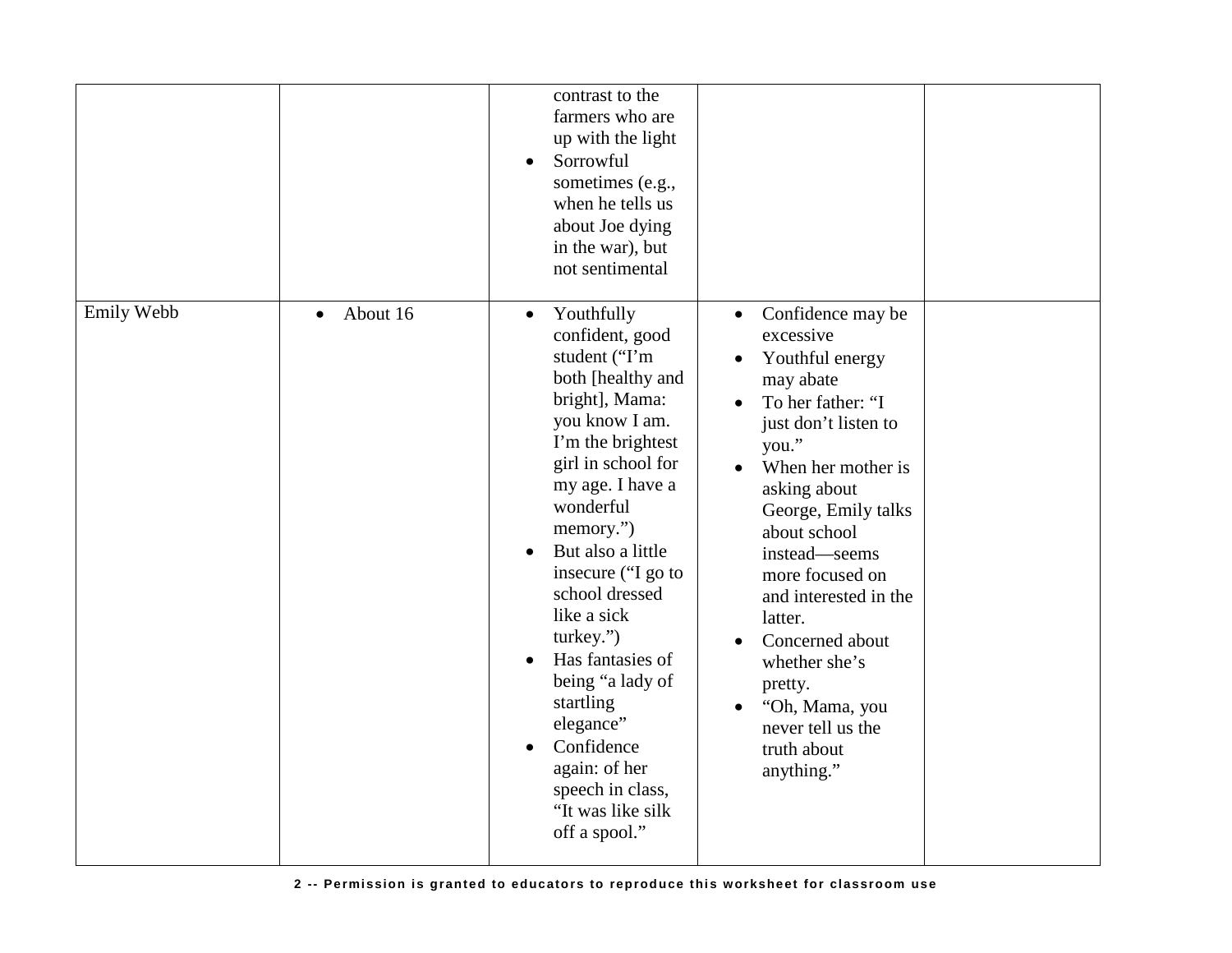| George Gibbs      | About 16<br>Pretty?                                                                                                                                                   | Rambunctious<br>$\bullet$<br>(throwing soap at<br>his sister, yelling<br>in the morning<br>despite his<br>father's fatigue)<br>Youthfully<br>$\bullet$<br>energetic<br>Can't save<br>money, wants<br>more                                                                                                                                     | A little rebellious,<br>$\bullet$<br>which could lead to<br>conflict<br>As with Emily,<br>$\bullet$<br>youthful energy<br>may abate<br>Money may be a<br>concern                                        |
|-------------------|-----------------------------------------------------------------------------------------------------------------------------------------------------------------------|-----------------------------------------------------------------------------------------------------------------------------------------------------------------------------------------------------------------------------------------------------------------------------------------------------------------------------------------------|---------------------------------------------------------------------------------------------------------------------------------------------------------------------------------------------------------|
| Frank Gibbs (Doc) | Town doctor<br>$\bullet$<br>Carries a black<br>bag<br>Hard working and<br>tired ("takes off<br>his hat and rubs<br>his face with<br>fatigue"<br>Father and<br>husband | Thoughtful,<br>$\bullet$<br>respectful<br>(responds to Joe's<br>news about the<br>schoolteacher's<br>engagement with<br>attention to Joe's<br>feelings: "I<br>declare.-How<br>do you boys feel<br>about that?"<br>Also asks about<br>Joe's knee<br>Gentle, animal<br>loving: greets<br>Howie's horse,<br>strokes her<br>Paternal<br>$\bullet$ | Wondering whether<br>$\bullet$<br>his work distracts<br>him from his family<br>See contrast with<br>wife's desires<br>below<br>Concerned about<br>George's future<br>given his current<br>unhelpfulness |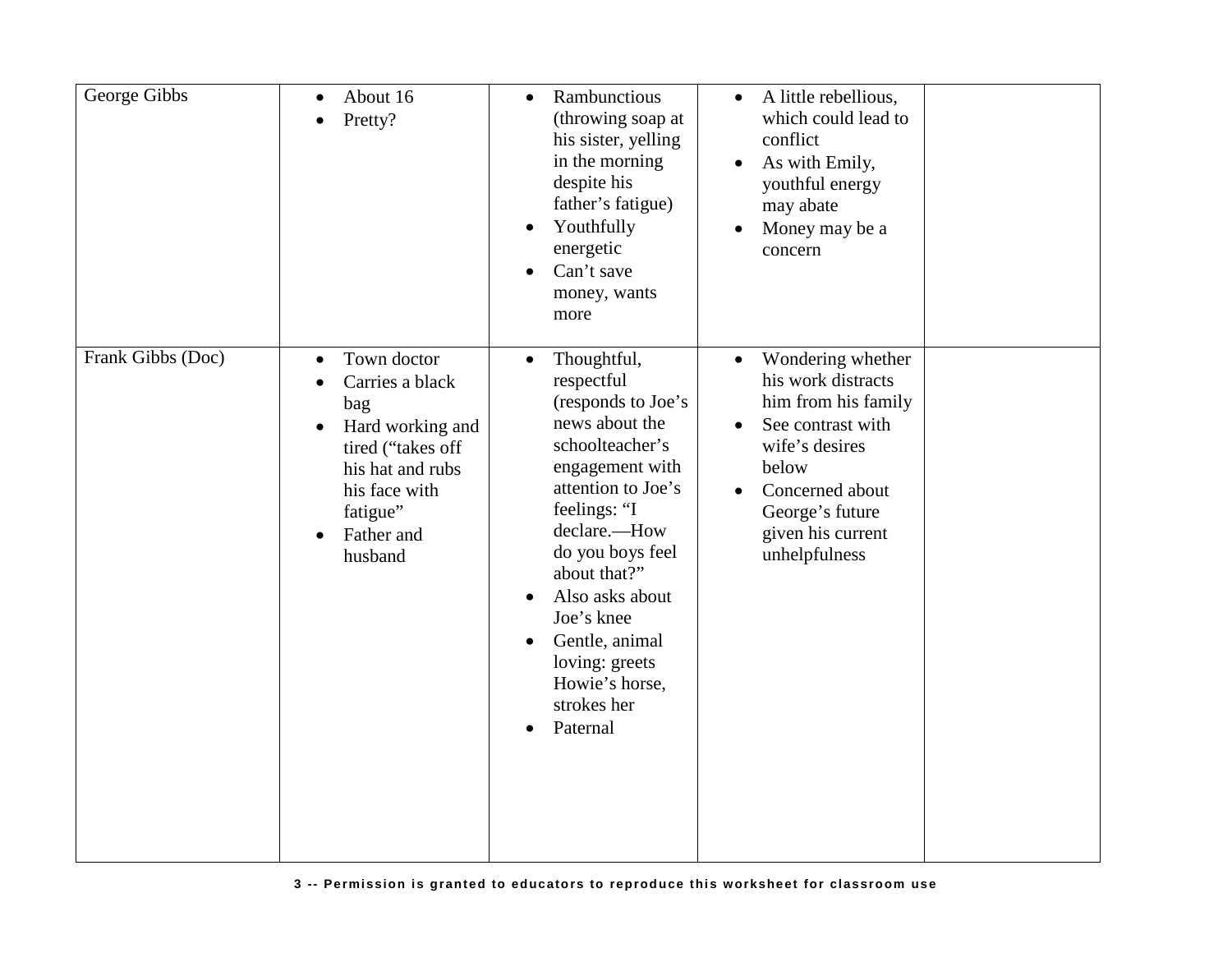| Julia (Hersey) Gibbs<br>(Mrs. Gibbs) | "A plump,<br>$\bullet$<br>pleasant woman<br>in the middle<br>thirties."<br>Dead from<br>$\bullet$<br>pneumonia<br>Was Julia Hersey<br>$\bullet$<br>before she<br>married Doc<br>Gibbs<br>Mother and wife | Solicitous with<br>$\bullet$<br>her husband-<br>worries about his<br>eating and<br>sleeping<br>Concerned and a<br>$\bullet$<br>little exasperated<br>about her son<br>George ("I<br>declare, you got<br>to speak to<br>George. Seems<br>like something's<br>come over him<br>lately. He's no<br>help to me at all."<br>Seems maybe a<br>little more<br>affectionate<br>toward her<br>daughter than son<br>(re: allowance) | Some potential for<br>drama in the<br>furniture buyer<br>story, in which<br>someone wants to<br>buy the past<br>(Grandmother<br>Wentworth's<br>highboy)<br>Says of Doc, "I<br>haven't heard a<br>serious word out of<br>him since I've<br>known him."<br>Her desire for Paris<br>and his fear "it<br>might make him<br>discontented with<br>Grover's Corners to<br>go traipsin' about<br>Europe." |
|--------------------------------------|----------------------------------------------------------------------------------------------------------------------------------------------------------------------------------------------------------|---------------------------------------------------------------------------------------------------------------------------------------------------------------------------------------------------------------------------------------------------------------------------------------------------------------------------------------------------------------------------------------------------------------------------|---------------------------------------------------------------------------------------------------------------------------------------------------------------------------------------------------------------------------------------------------------------------------------------------------------------------------------------------------------------------------------------------------|
| Charles Webb                         | Cut finger<br>$\bullet$<br>Publisher and<br>editor of local<br>newspaper                                                                                                                                 | Undecided on the<br>gravity of<br>economic<br>difference in the<br>community<br>Relatively<br>$\bullet$<br>dismissive about<br>any alcohol abuse                                                                                                                                                                                                                                                                          | Describes some<br>potentially<br>provocative<br>political and social<br>data: "Women vote<br>indirect. We're<br>lower middle class:<br>sprinkling of<br>professional<br>menten percent<br>illiterate laborers,"<br>many more<br>Protestants than                                                                                                                                                  |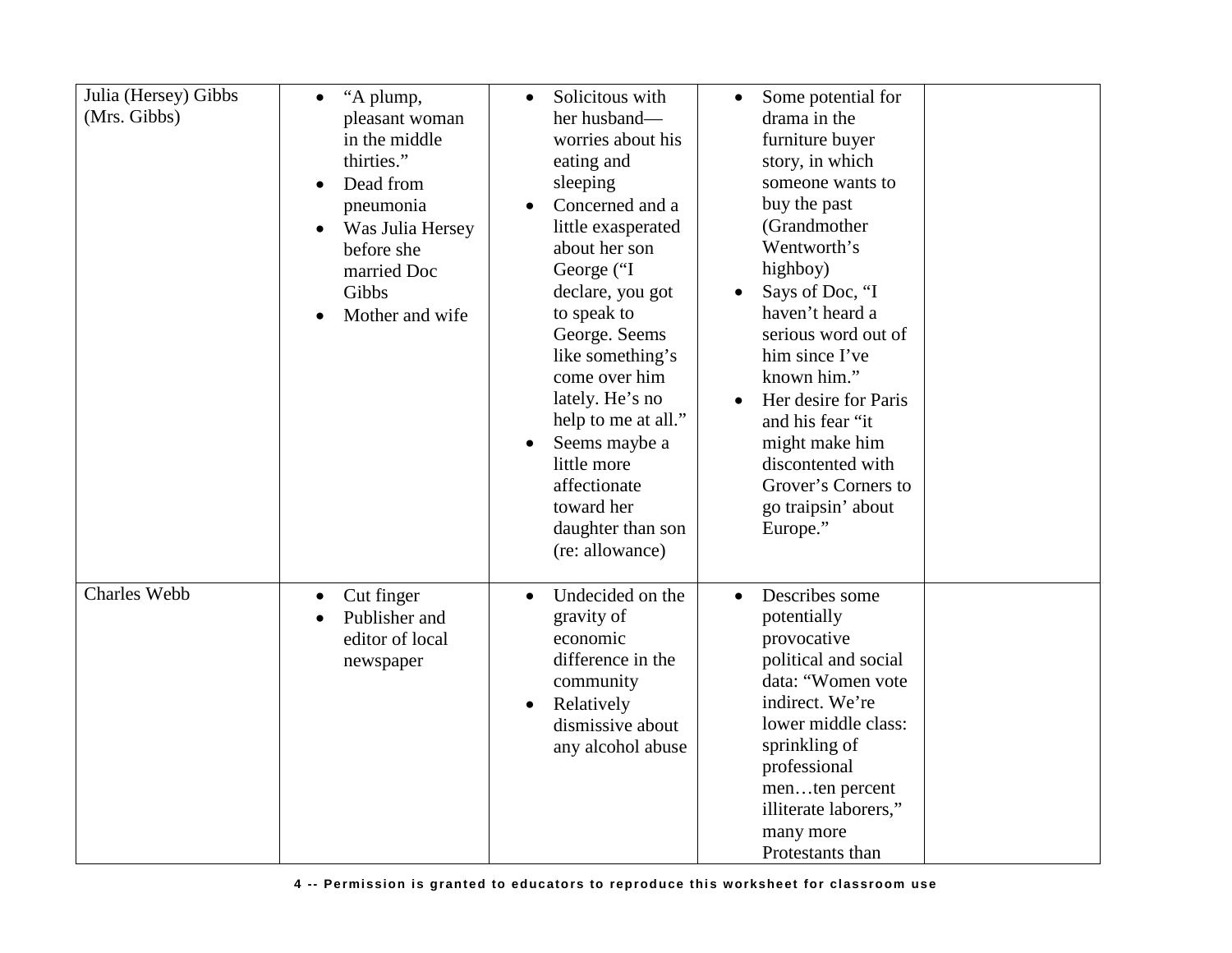|  |            | Catholics, though     |  |
|--|------------|-----------------------|--|
|  |            | "ninety percent of    |  |
|  |            | [young people]        |  |
|  |            | graduating from       |  |
|  |            | high school settle    |  |
|  |            | down right here to    |  |
|  |            | live—even when        |  |
|  |            | they've been away     |  |
|  |            | to college"; some     |  |
|  |            | drinkers but not too  |  |
|  | many.      |                       |  |
|  |            | (The "belligerent"    |  |
|  |            | man" who asks "Is     |  |
|  |            | there no one in       |  |
|  |            | town aware of         |  |
|  |            | social injustice and  |  |
|  | industrial |                       |  |
|  |            | inequality" should    |  |
|  |            | make us question      |  |
|  |            | the town's status     |  |
|  |            | quo despite its       |  |
|  | apparent   |                       |  |
|  |            | peacefulness)—Mr.     |  |
|  |            | Webb doesn't seem     |  |
|  |            | particularly troubled |  |
|  |            | by this, however      |  |
|  | $\bullet$  | Not much culture,     |  |
|  |            | but "a lot of         |  |
|  |            | pleasures of a        |  |
|  |            | kind"-nature and      |  |
|  |            | other simple joys     |  |
|  |            |                       |  |
|  |            |                       |  |
|  |            |                       |  |
|  |            |                       |  |
|  |            |                       |  |